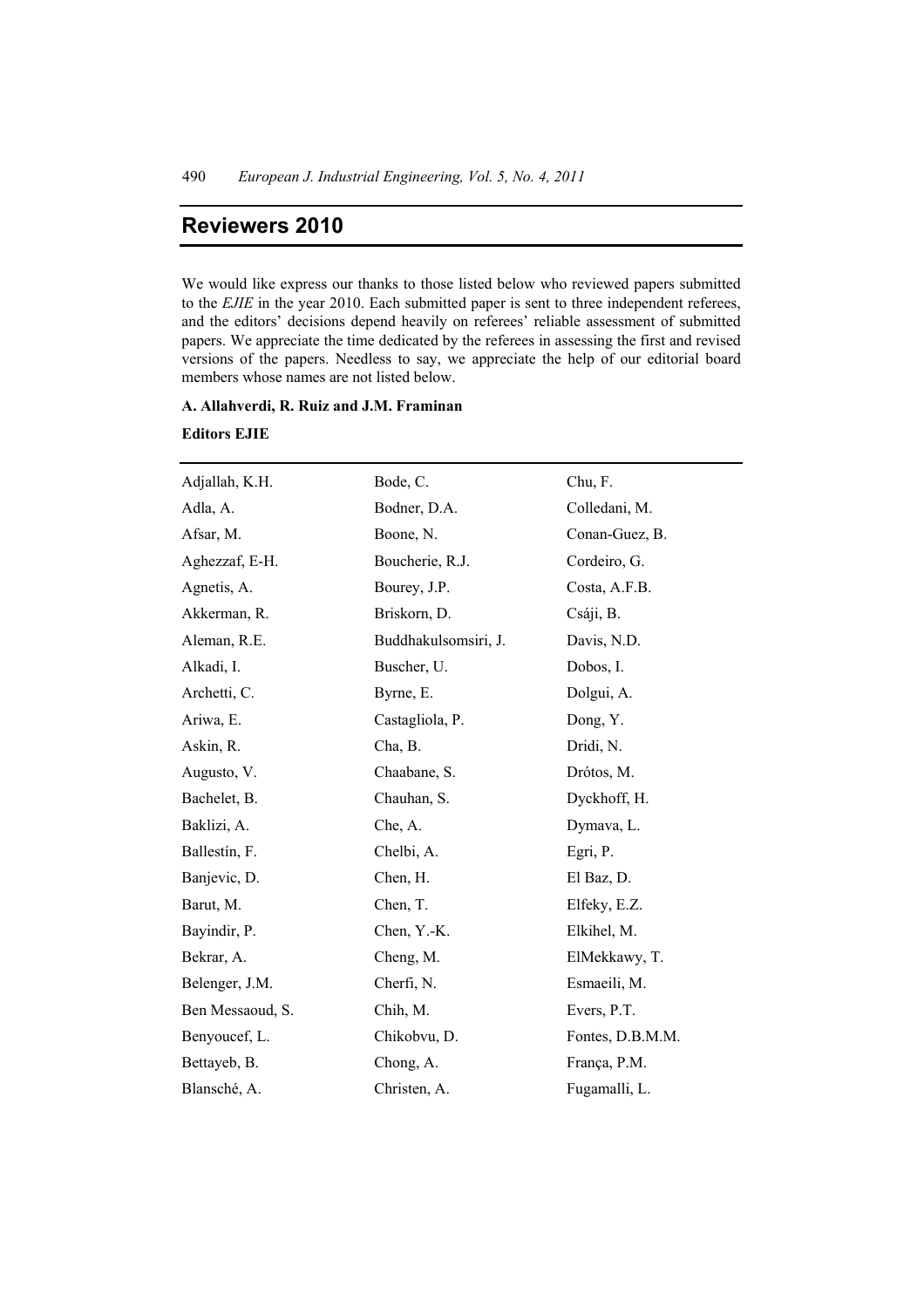## *Reviewers 2010* 491

| Fülöp, J.          | Kim, B.          | Manitz, M.              |  |
|--------------------|------------------|-------------------------|--|
| Gabel, T.          | Kim, J.          | Manna, D.K.             |  |
| Ghaffari, A.       | Kleijnen, J.P.C. | Mansour, M.A-F.         |  |
| Gharbi, A.         | Knolmayer, G.    | Maravelakis, P.         |  |
| Ghosh, S.          | Kolonko, M.      | Martineau, P.           |  |
| Gonzalez, P.P.     | Korbaa, O.       | Mateo, M.               |  |
| Gopalakrishnan, M. | Korytkowski, P.  | Mathew, T.              |  |
| Grigoriev, A.      | Kovács, A.       | Mazzola, E.             |  |
| Guessoum, Z.       | Kozlak, J.       | Mellouli, R.            |  |
| Guinet, A.         | Kulahci, M.      | Melnyk, S.A.            |  |
| Günther, H.-O.     | Kumar, V.        | Mendes, A.              |  |
| Hachicha, W.       | Labadi, K.       | Mendes, F.              |  |
| Hadj-Alouane, A.B. | Labadi, N.       | Merghem, L.             |  |
| Hajjam, A.         | Lacomme, Ph.     | Mesa, J.A.              |  |
| Hamaci, S.         | Lai, K.-K.       | Michalopoulos, D.       |  |
| Hammer, B.         | Lallement, P.    | Mohan, S.               |  |
| Hani, Y.           | Lamrous, S.      | Moreira, M.R.A.         |  |
| Herron, C.         | Lee, J.          | Mula, J.                |  |
| Hesieh, T.P.       | Lemonte, A.      | Narasimha Rao, T.V.V.L. |  |
| Hidri, L.          | $Li, D.-F.$      | Narayanan, A.           |  |
| Hifi, M.           | Liao, D-Y.       | Nezhad, S.              |  |
| Hnaien, F.         | Liao, G.L.       | Nigro, J.M.             |  |
| Hojati, M.         | Lin, C.          | Nishino, N.             |  |
| Huang, J.-J.       | $Lin, G.-H.$     | Noci, G.                |  |
| Huang, S.H.        | Lin, L.          | Oke, S.A.               |  |
| Ishihara, S.       | $Lin, S.-W.$     | Omrani, H.              |  |
| Iskander, W        | Liu, L.          | Ozlen, M.               |  |
| Jamali, A.         | Liu, P.          | Pan, Q.-K.              |  |
| Jing, F.           | Loukil, T.       | Panda, S.               |  |
| Johnson, A.L.      | Lozano, S.       | Parameshwaran, R.       |  |
| Kalczynski,        | Ma, W.           | Pawlak, G.              |  |
| Kamburowski, J.    | Mahapatra, S.S.  | Peres, F.               |  |
| Ke, J.-C.          | Mallor, F.       | Pérez, P.               |  |
|                    |                  |                         |  |